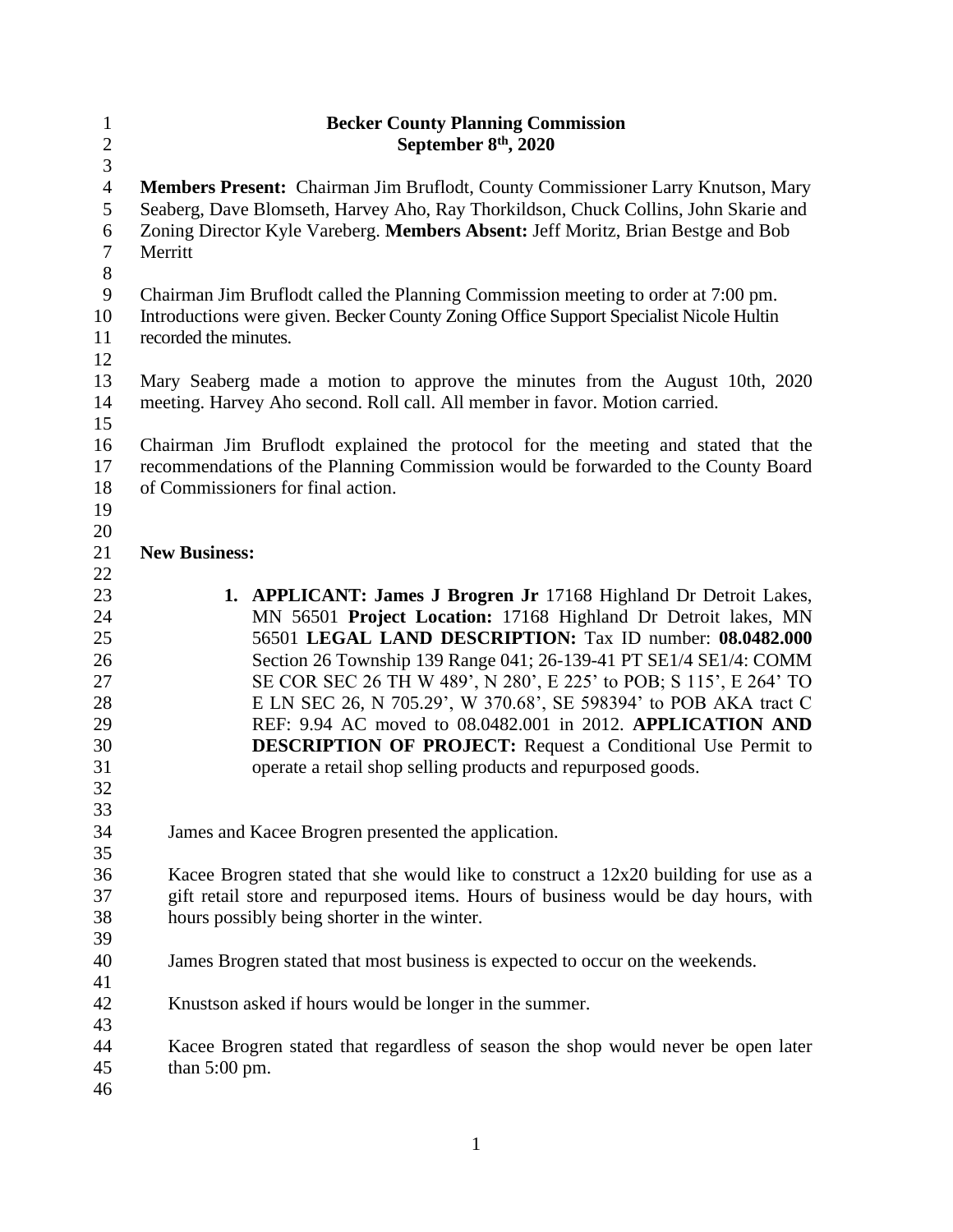| 47       | Testimony closed.                                                                                                                                                            |  |  |  |
|----------|------------------------------------------------------------------------------------------------------------------------------------------------------------------------------|--|--|--|
| 48       |                                                                                                                                                                              |  |  |  |
| 49       | Knutson commented that there are several businesses along Highland Drive and that                                                                                            |  |  |  |
| 50       | he sees no issues with this business as well.                                                                                                                                |  |  |  |
| 51       |                                                                                                                                                                              |  |  |  |
| 52       | <b>MOTION: Blomseth motioned to approve the application as presented. Seaberg</b>                                                                                            |  |  |  |
| 53       | second. Roll Call. All in favor. Motion carried.                                                                                                                             |  |  |  |
| 54       |                                                                                                                                                                              |  |  |  |
| 55       |                                                                                                                                                                              |  |  |  |
| 56       |                                                                                                                                                                              |  |  |  |
| 57       | 2. APPLICANT: Thelen's Excavating Inc 32996 Co Rd 135 Park Rapids,                                                                                                           |  |  |  |
| 58       | MN 56470 Project Location: TBD 500 <sup>th</sup> Ave Ponsford, MN 56575                                                                                                      |  |  |  |
| 59       | <b>LEGAL LAND DESCRIPTION:</b> Tax ID number: 22.0050.000 Section                                                                                                            |  |  |  |
| 60       | 11 Township 141 Range 037; S1/2 of NW1/4 APPLICATION AND                                                                                                                     |  |  |  |
| 61       | <b>DESCRIPTION OF PROJECT:</b> Request a Conditional Use Permit for                                                                                                          |  |  |  |
| 62       | mining operations.                                                                                                                                                           |  |  |  |
| 63       |                                                                                                                                                                              |  |  |  |
| 64       |                                                                                                                                                                              |  |  |  |
| 65       | Leonard Thelen, Jr and Liz Stone presented the application.                                                                                                                  |  |  |  |
| 66       |                                                                                                                                                                              |  |  |  |
| 67       |                                                                                                                                                                              |  |  |  |
| 68       | Vareberg noted that while the initial request was made for topsoil mining, he wanted<br>the application to be open to mining other soils if that would become a possibility. |  |  |  |
| 69       |                                                                                                                                                                              |  |  |  |
| 70       | Neighbor Marv Gunderson asked how close to his property line would the gravel pit                                                                                            |  |  |  |
| 71       | be and asked if they had augured down to see what is below the surface.                                                                                                      |  |  |  |
| 72       |                                                                                                                                                                              |  |  |  |
| 73       |                                                                                                                                                                              |  |  |  |
| 74       | The len stated it is sand, and that he will not be close to Gunderson's property as the                                                                                      |  |  |  |
| 75       | pit is in the SE corner of Thelen's property, and Gunderson is to the North.                                                                                                 |  |  |  |
| 76       |                                                                                                                                                                              |  |  |  |
| 77       | <b>Testimony Closed</b>                                                                                                                                                      |  |  |  |
| 78       | Knutson commented that Thelen's have a good road going back to the mining area.                                                                                              |  |  |  |
| 79       |                                                                                                                                                                              |  |  |  |
| 80       |                                                                                                                                                                              |  |  |  |
| 81       | MOTION: Thorkildson motioned to approve the application as submitted.                                                                                                        |  |  |  |
| 82       | Seaberg second. Roll Call. All in favor. Motion Carried.                                                                                                                     |  |  |  |
|          |                                                                                                                                                                              |  |  |  |
| 83       |                                                                                                                                                                              |  |  |  |
| 84<br>85 |                                                                                                                                                                              |  |  |  |
|          |                                                                                                                                                                              |  |  |  |
| 86       | <b>3. APPLICANT: SNBA Development LLC</b> 1112 South Shore Dr Detroit                                                                                                        |  |  |  |
| 87       | Lakes, MN 56501 Project Location: 20234 Co Hwy 21 Detroit Lakes,                                                                                                             |  |  |  |
| 88       | MN 56501 LEGAL LAND DESCRIPTION: Tax ID Number:                                                                                                                              |  |  |  |
| 89       | 17.0393.000 Section 34 Township 138 Range 042; 34-138-42 PT SW1/4                                                                                                            |  |  |  |
| 90       | SE1/4: BEG S QTR COR SEC 34 TH E 668.20', N 612.63', W 669.13', S                                                                                                            |  |  |  |
| 91       | 637.44' TO POB LESS 4.89 AC FOR PLAT TOY LOCKER CIC 81.                                                                                                                      |  |  |  |
| 92       | APPLICATION AND DESCRIPTION OF PROJECT: Request                                                                                                                              |  |  |  |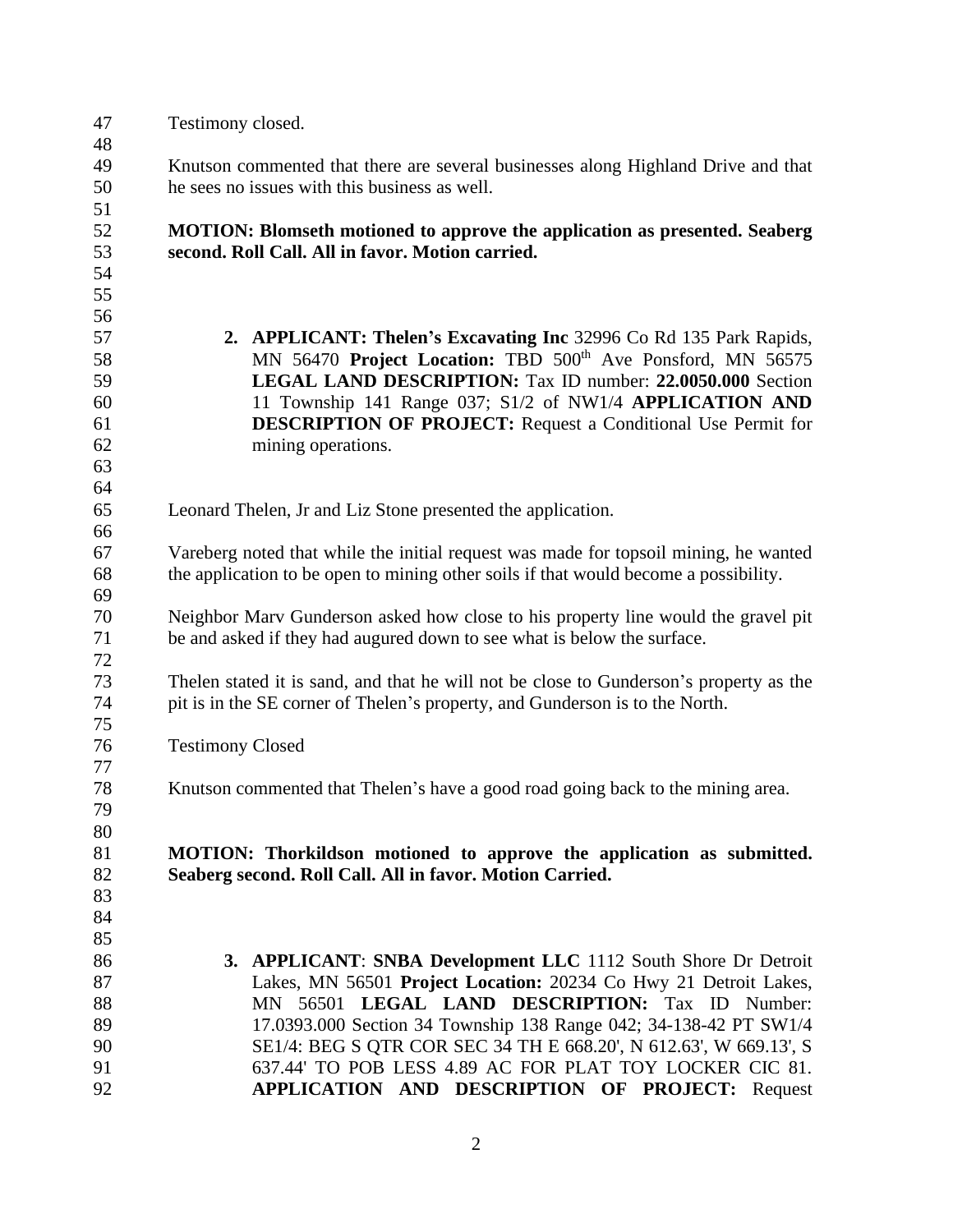| 93<br>94   | approval for a 2 <sup>nd</sup> Supplemental Plat for a Common Interest Development<br>for 4 units (units $11-14$ ).                   |  |  |
|------------|---------------------------------------------------------------------------------------------------------------------------------------|--|--|
| 95<br>96   |                                                                                                                                       |  |  |
| 97         | There was no one present to present the application.                                                                                  |  |  |
| 98<br>99   | Testimony closed.                                                                                                                     |  |  |
| 100        |                                                                                                                                       |  |  |
| 101        | Seaberg asked if this was something that needed planning commission approval.                                                         |  |  |
| 102        |                                                                                                                                       |  |  |
| 103<br>104 | Vareberg stated the only purpose of doing it this way is to add them as they are sold,<br>so they aren't taxed before they are built. |  |  |
| 105        |                                                                                                                                       |  |  |
| 106        |                                                                                                                                       |  |  |
| 107        | MOTION: Seaberg motioned to approve the application as submitted. Aho                                                                 |  |  |
| 108        | Second. Roll Call. All in favor. Motion Carried.                                                                                      |  |  |
| 109        |                                                                                                                                       |  |  |
| 110        |                                                                                                                                       |  |  |
| 111        |                                                                                                                                       |  |  |
| 112        | 4. APPLICANT: Mark W & Wendy L Rodewald 20158 Co Hwy 21                                                                               |  |  |
| 113        | Detroit Lakes, MN 56501 Project Location: 20234 Co Hwy 21 Detroit                                                                     |  |  |
| 114        | Lakes, MN 56501 LEGAL LAND DESCRIPTION: Tax ID Number:                                                                                |  |  |
| 115        | 08.0193.000 Section 10 Township 139 Range 041; PT SE1/4 OF SE1/4;                                                                     |  |  |
| 116        | BEG AT E QTR COR TH S 326.40', SW 586.51 TO W ROW CSAH #21                                                                            |  |  |
| 117        | & POB, TH SW 406.76', S 873.17', E 611.64' TO W ROW CSAH #21,                                                                         |  |  |
| 118        | NW AL ROW 996.49' TO POB. APPLICATION AND DESCRIPTION                                                                                 |  |  |
| 119        | OF PROJECT: Request a change of zone from commercial to                                                                               |  |  |
| 120        | agricultural for the North 5 acres with the remainder of the parcel to                                                                |  |  |
| 121        | remain zoned commercial with the stipulation that the City of Detroit                                                                 |  |  |
| 122        | Lakes approves the certificate of survey.                                                                                             |  |  |
| 123        |                                                                                                                                       |  |  |
| 124<br>125 |                                                                                                                                       |  |  |
| 126        | Mark and Alissa Rodewald presented the application.                                                                                   |  |  |
| 127        | Seaberg asked which section of the lot was being split, and if there was a completed                                                  |  |  |
| 128        | certificate of survey.                                                                                                                |  |  |
| 129        |                                                                                                                                       |  |  |
| 130        | Vareberg commented that they are asking for a change of zone approval before                                                          |  |  |
| 131        | getting the survey done.                                                                                                              |  |  |
| 132        |                                                                                                                                       |  |  |
| 133        | Seaberg asked about the size of the lot to be split as well as total acreage.                                                         |  |  |
| 134        |                                                                                                                                       |  |  |
| 135        | Mark Rodewald stated the section to be split is 5 acres. The whole parcel is currently                                                |  |  |
| 136        | 13.03 acres.                                                                                                                          |  |  |
| 137        |                                                                                                                                       |  |  |
| 138        | Testimony closed.                                                                                                                     |  |  |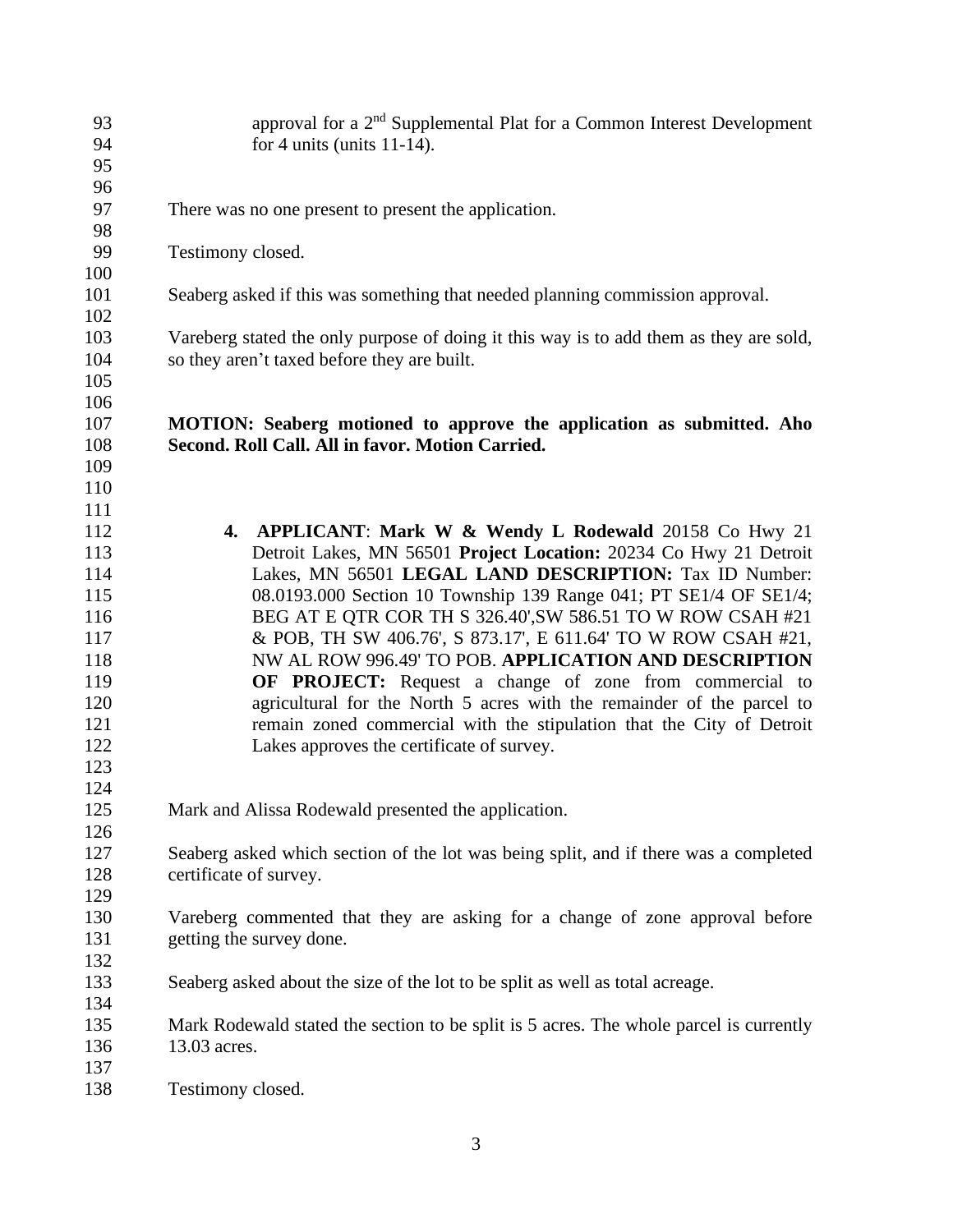| 139<br>140<br>141<br>142                      | <b>MOTION: Skarie motioned to approve the application as submitted. Blomseth</b><br>Second. Roll Call. All in favor. Motion Carried.                                                                                                                                                                                                    |
|-----------------------------------------------|-----------------------------------------------------------------------------------------------------------------------------------------------------------------------------------------------------------------------------------------------------------------------------------------------------------------------------------------|
| 143<br>144<br>145<br>146                      | <b>Zoning Ordinance Amendments:</b>                                                                                                                                                                                                                                                                                                     |
| 147<br>148<br>149<br>150                      | 1. Chapter 5, Table 5-4: Side Yard Setbacks<br>To reduce the side yard setback requirement for agricultural zoned<br>$a_{\cdot}$<br>parcels from twenty $(20)$ feet to ten $(10)$ feet.                                                                                                                                                 |
| 151<br>152<br>153                             | Knutson mentioned most parcels in Becker County were blanket-zoned agricultural,<br>but used as residential, therefore residential should apply.                                                                                                                                                                                        |
| 154<br>155                                    | Testimony closed.                                                                                                                                                                                                                                                                                                                       |
| 156<br>157<br>158                             | Vareberg asked that the motion be considered on the finding that most of the county<br>is blanket-zoned agricultural but used as residential.                                                                                                                                                                                           |
| 159<br>160<br>161                             | MOTION: Blomseth motioned to approve as submitted. Aho second. Roll Call.<br>All in favor. Motion Carried.                                                                                                                                                                                                                              |
| 162<br>163<br>164<br>165<br>166<br>167<br>168 | 2. Chapter 2, Sec. 3, A & D. Board of Adjustment Alternate Member.<br>To increase a quorum total from three $(3)$ to four $(4)$ . To increase the<br>a.<br>member total from the unincorporated area of the County from three $(3)$ to<br>four (4). To allow all members present to vote without authorization from<br>the Board Chair. |
| 169<br>170                                    | Bruflodt recommends this based on his experience with the Board of Adjustments.                                                                                                                                                                                                                                                         |
| 171<br>172                                    | Testimony closed.                                                                                                                                                                                                                                                                                                                       |
| 173<br>174<br>175<br>176<br>177               | Vareberg stated the findings be based on the fact that by removing the alternate<br>member, it increases the chances of making a quorum at each meeting. Also, that<br>increasing the unincorporated member total allows a majority to be from Becker<br>County.                                                                        |
| 178<br>179<br>180<br>181                      | MOTION: Aho motioned to approve as submitted. Seaberg second. Roll Call.<br>All in favor. Motion Carried.                                                                                                                                                                                                                               |
| 182<br>183<br>184                             | Chapter 11, Sec. 2, Definitions, Group care facility.<br>3.<br>To reduce the conditional use permit threshold from $six(6)$ individuals to<br>a.<br>one $(1)$ .                                                                                                                                                                         |